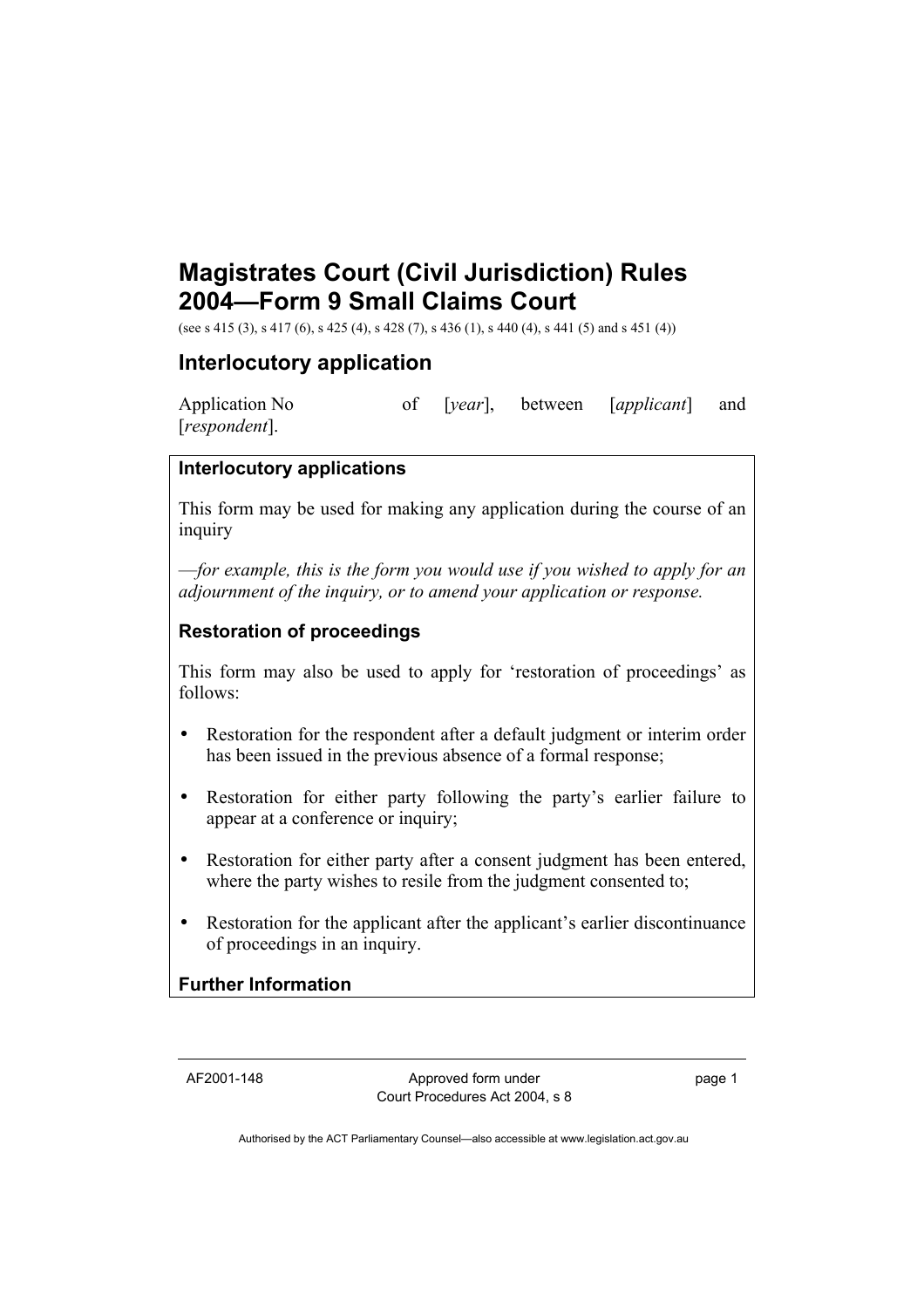If you have any questions about what you should do, please talk to a Registry officer at [*address*] or by telephone on [*telephone number*] between 9 am and 4 pm, Monday to Friday.

\* The applicant applies for the following orders or directions:

\* The respondent applies for the following orders or directions:

The grounds for making this application are as follows:

Date:

[*signed*]

- \* Applicant
- \* Respondent

This application has been set down for inquiry at the following date and time:

Registrar

\* *Strike out where inapplicable* 

AF2001-148 Magistrates Court (Civil Jurisdiction) Rules 2004— Form 9 Small Claims Court

page 2

Authorised by the ACT Parliamentary Counsel—also accessible at www.legislation.act.gov.au